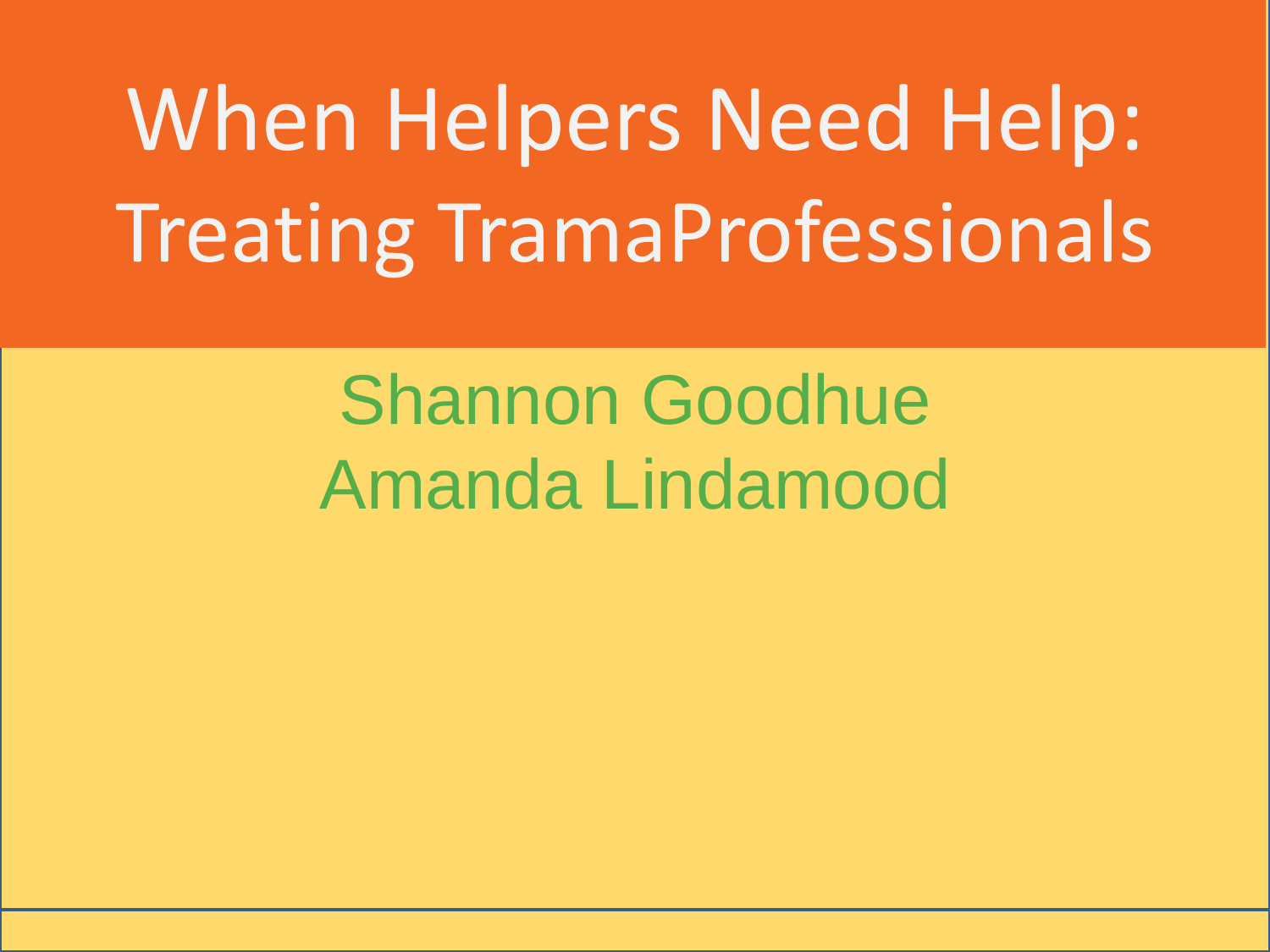# Treating Professionals

Client fidgets, shifts, fidgets, paces, fidgets, "It must be so weird to see me in this state"

Therapist: "not at all. This is actually really normal considering everything you are going through."

Client: matter of fact with a slight eye roll "yeah. I know" pauses for a second, "I mean… no… thanks… I appreciate the normalizing." Both laugh. Client: "Sorry, I cant help it!"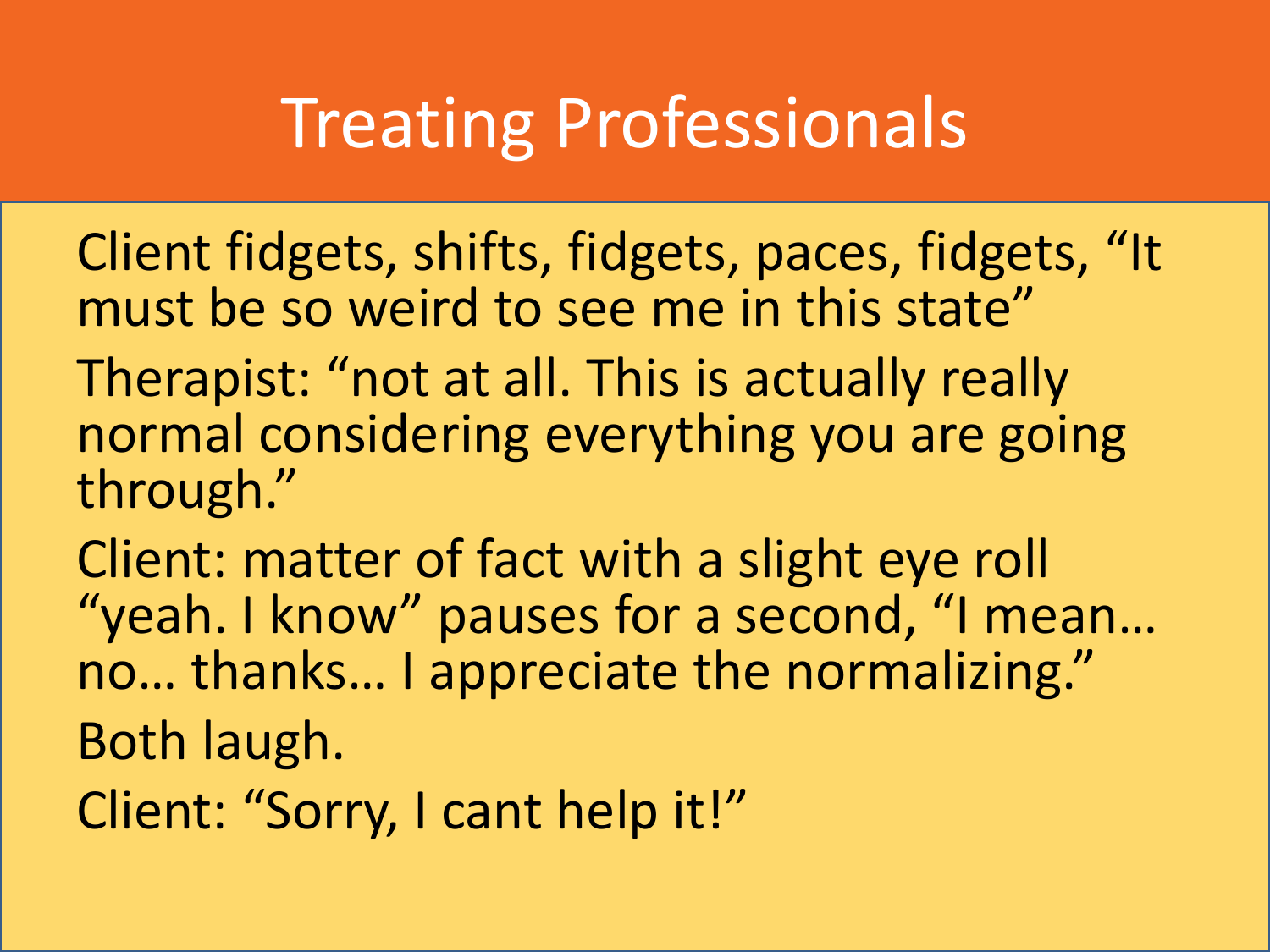#### Step 1: Mutual Respect

- Client often want to be respected as professional equals. Embrace it! – What does this do to the power dynamic?
- Contain assumptions, labels, and judgements.
- Have open discussions about your treatment styles, skill level, and favored techniques. Allow client to choose right path for themselves without judgement.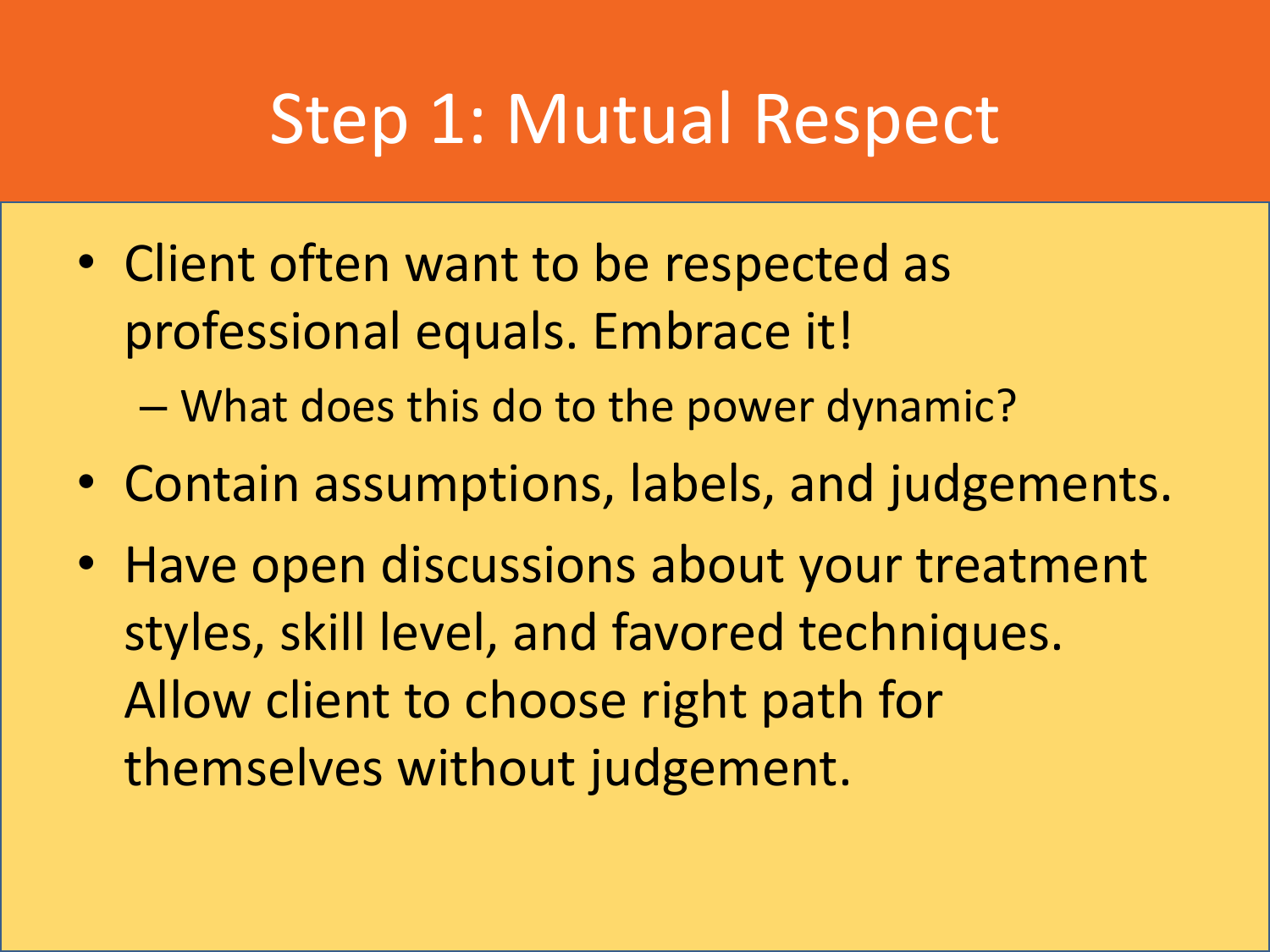#### Risk, trust, and transparency

- When a client enters a therapists office for the first time, what are they risking?
- When a trauma professional enters a therapists office for the first time, are they taking additional risks?
- When a trauma professional enters a therapists office, what is at risk for the therapist?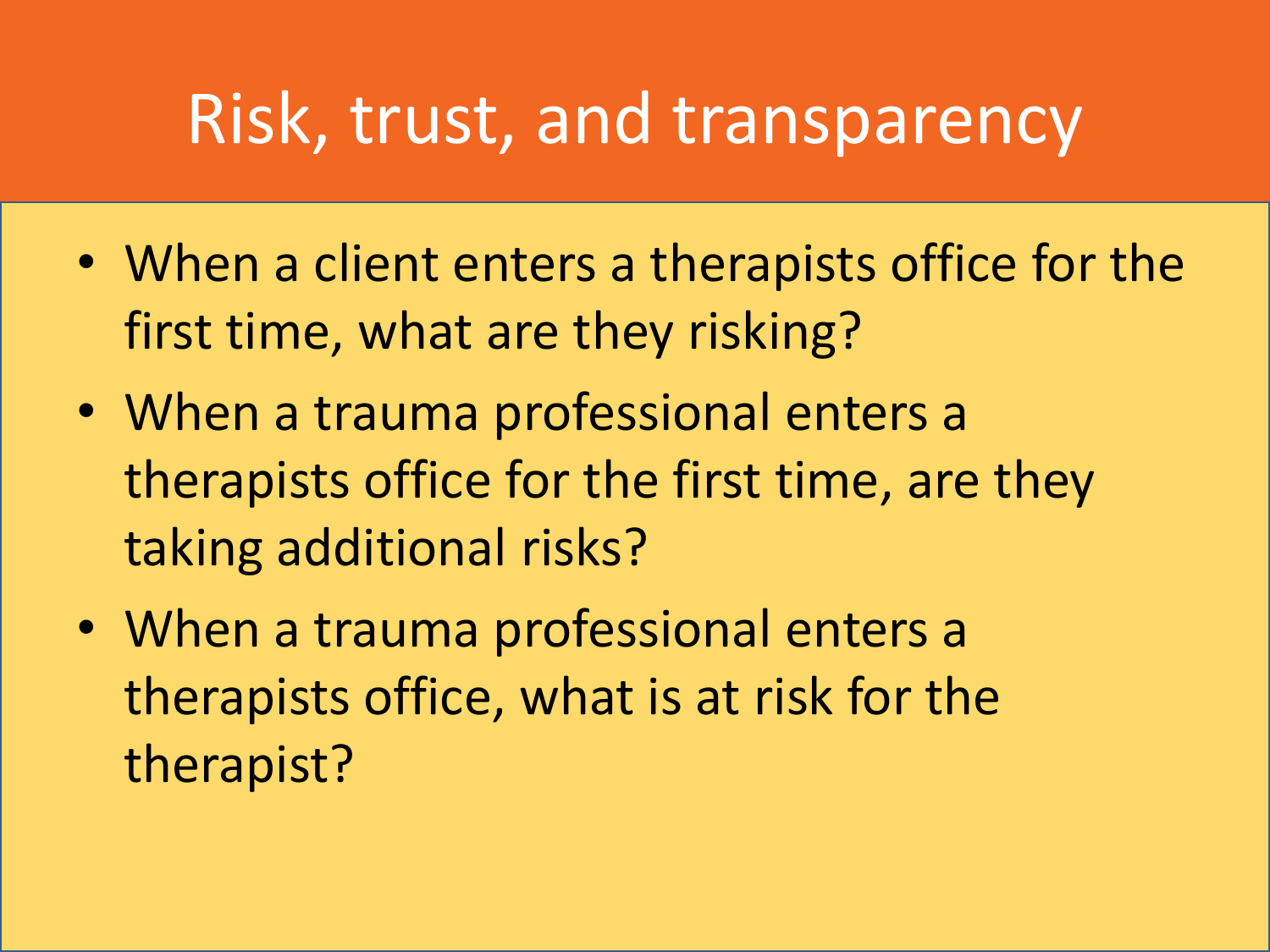## **Trust**

- Expect to be challenged
- Don't be afraid to say 'I don't know that technique/research/book etc'
- Recognize vulnerabilities for client (in admitting that they don't 'have it all together) and for the therapist (this person can see behind the curtain)
- Self monitor for fears/vulnerabilities (so you don't panic and drop your client)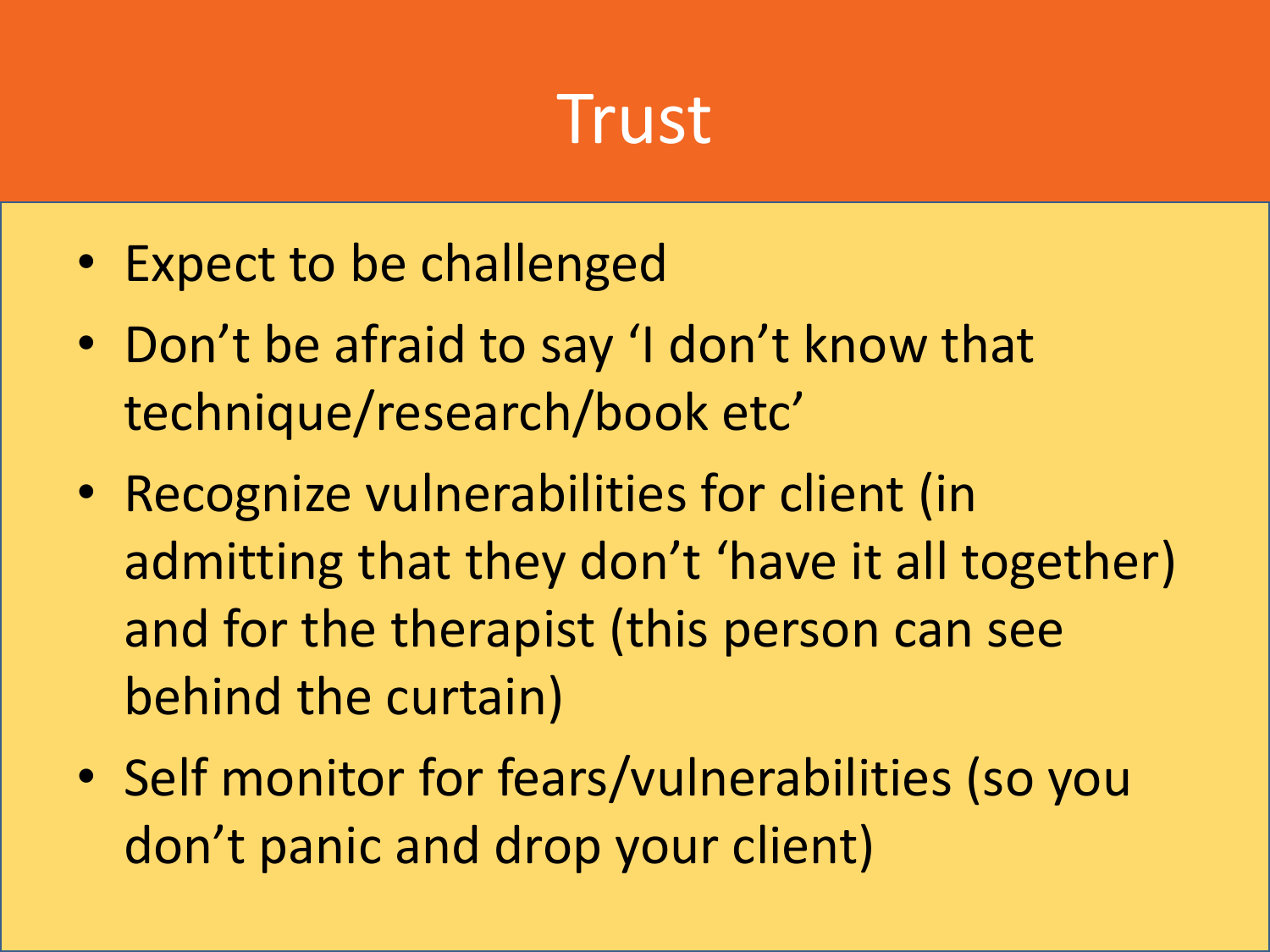#### Boundaries

- What boundaries do you typically set with clients?
	- Time, personal information, focus of therapy,

• Do they change with other professionals? Should they?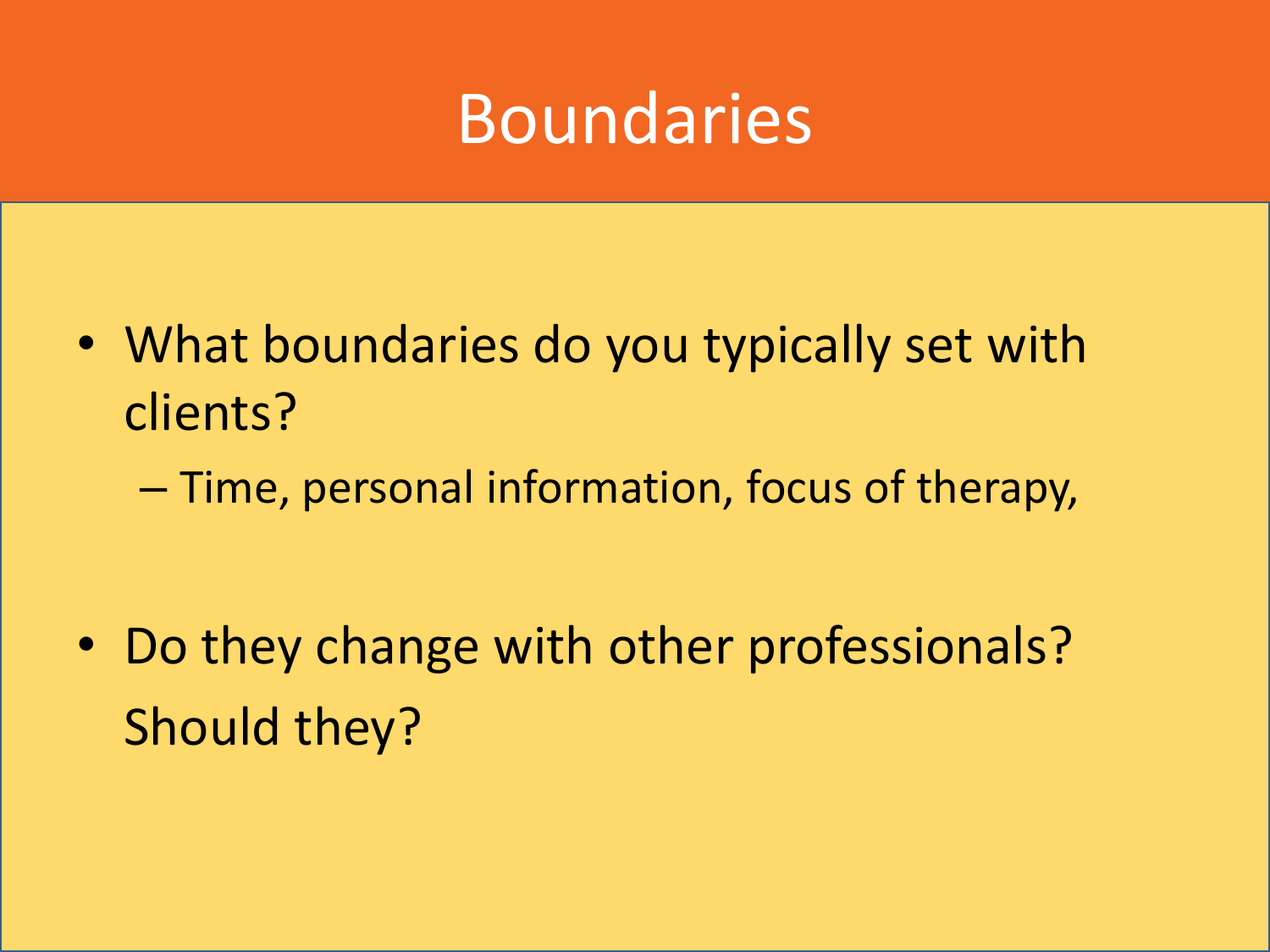# Use of Self

- Professionals tend to demand that you are more present and 'real'
- Often want to be engaged as professionals and as clients at the same time or alternatingly
- Often want to know more about you professionally and personally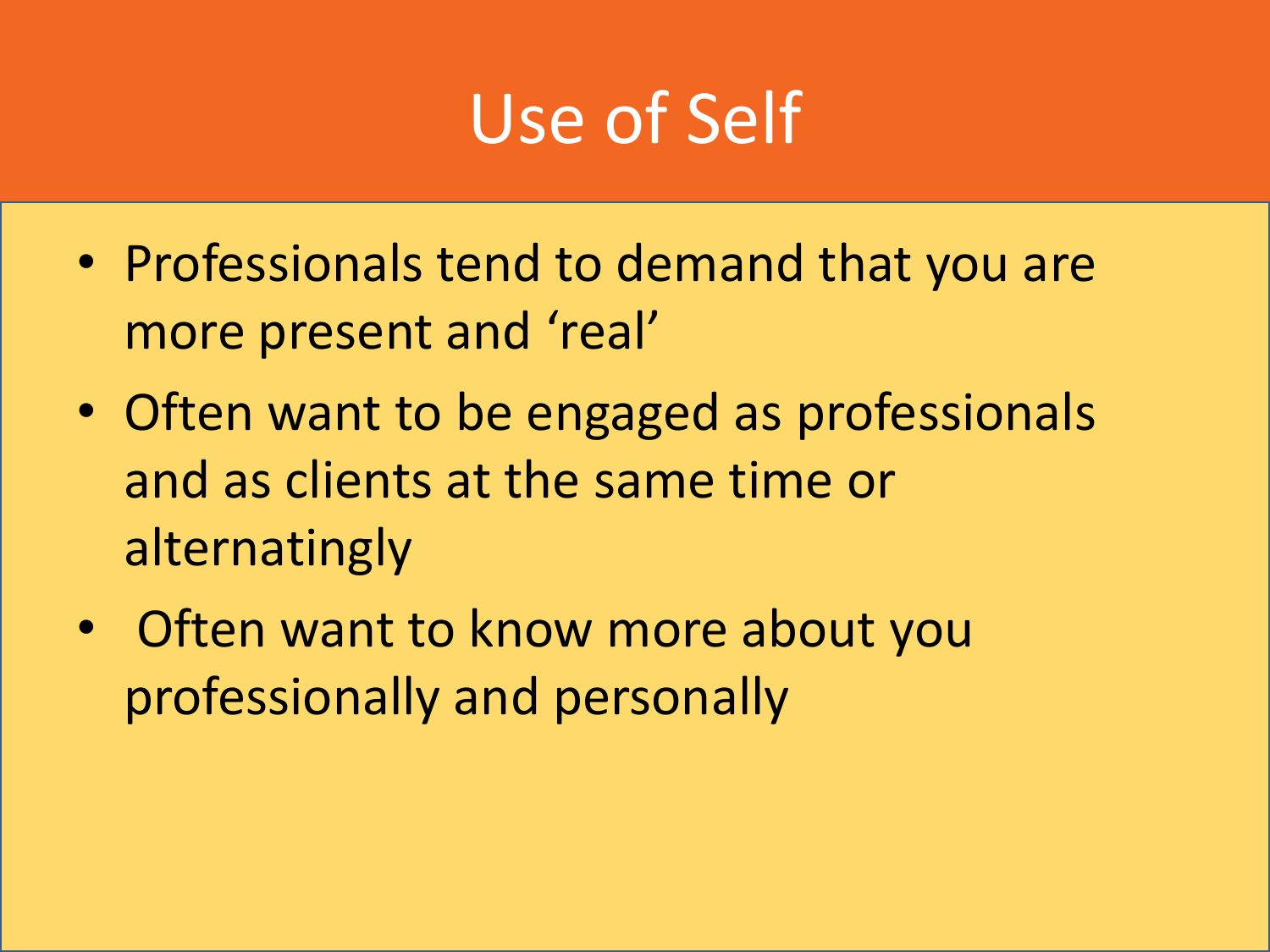#### Use of Self

Discussion: what are the 'rules' about self disclosure?

- What are the dangers of renegotiating them?
- What are the dangers of refusing to?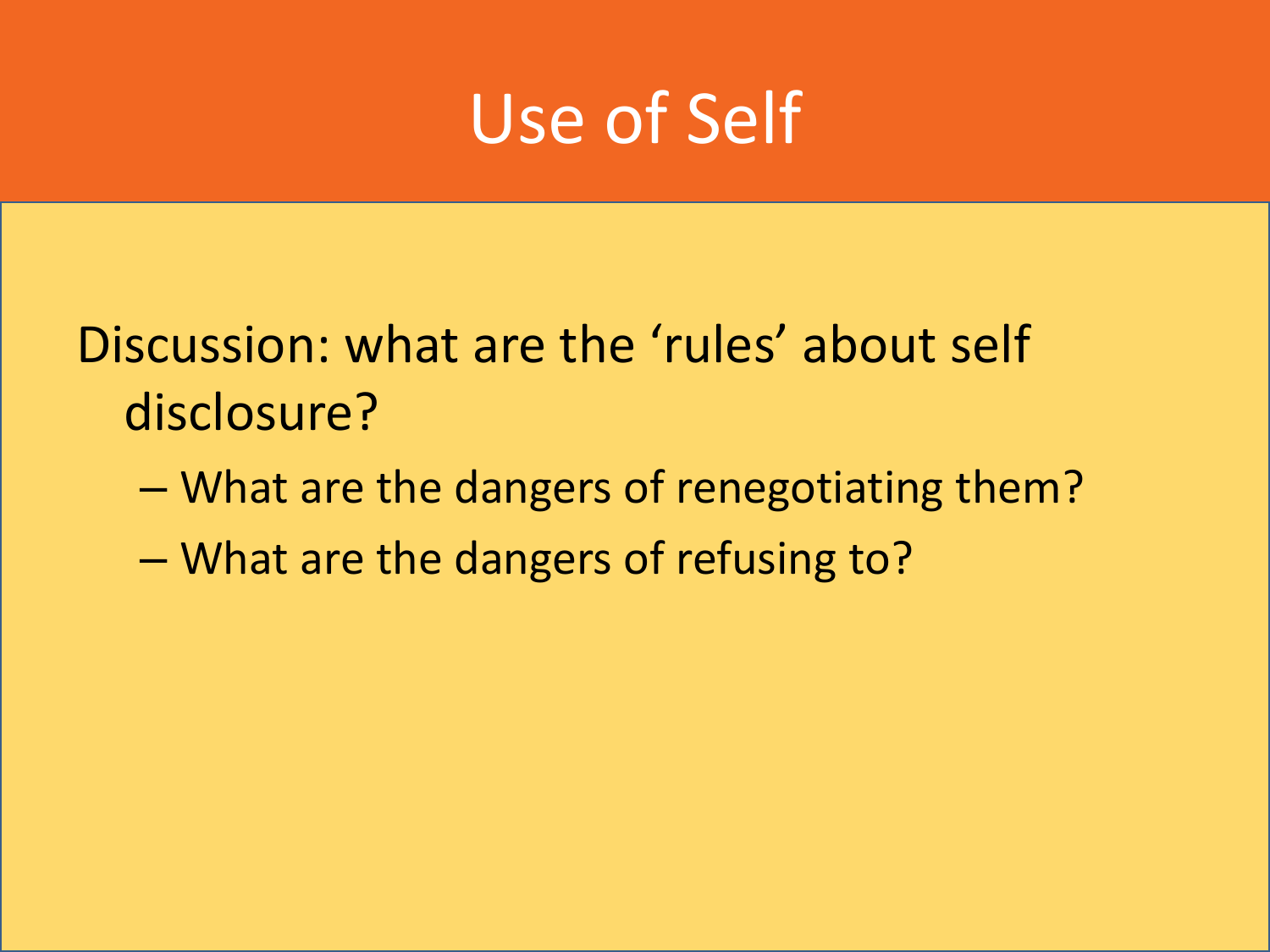#### Assessment

- Can feel like a 'consult' clients often have strong opinions regarding their diagnosis and tx planning
- Usually far more collaborative
- Beware of client self monitoring, can be an opportunity to create safety
- Balance respect for clients opinion with the professional urge to intellectualize and detach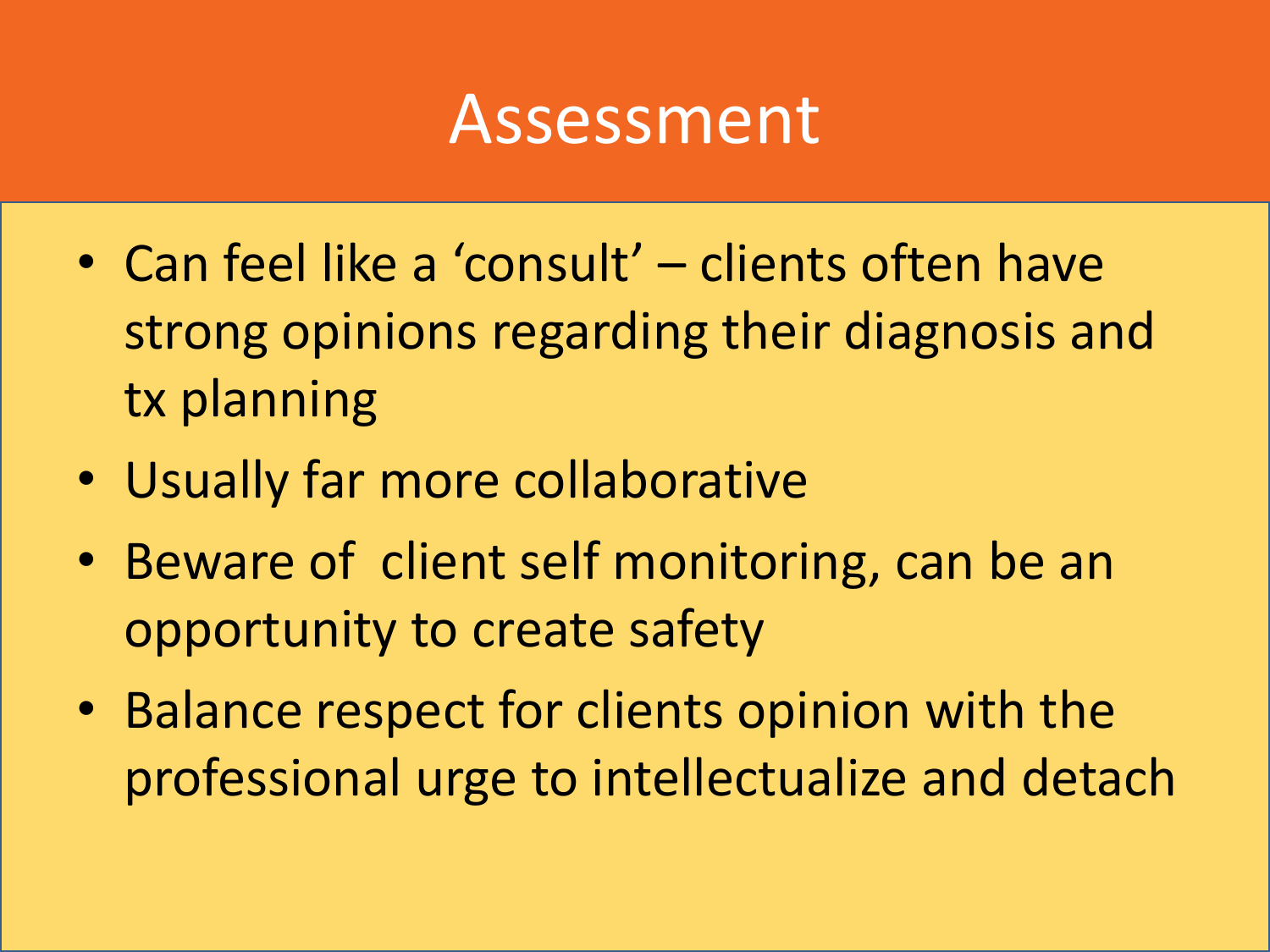# Dual Relationships

- Likely to happen in small communities, even small communities in big cities (such as SA or DV)
- Demand discussion, collaboration, and constant revisiting
- Boundaries should be mutually decided upon with safety for both parties involved in discussion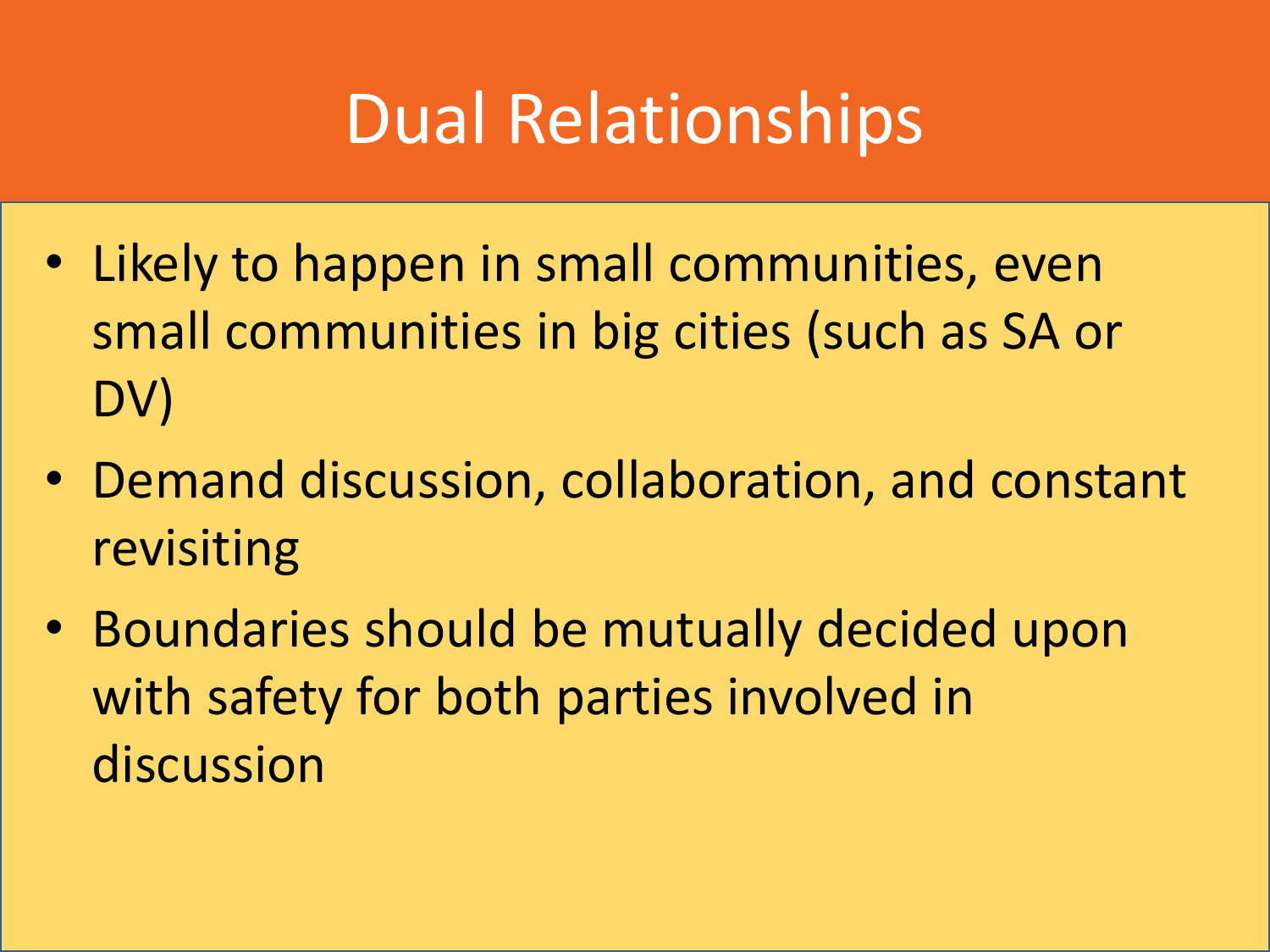#### SELF-CARE

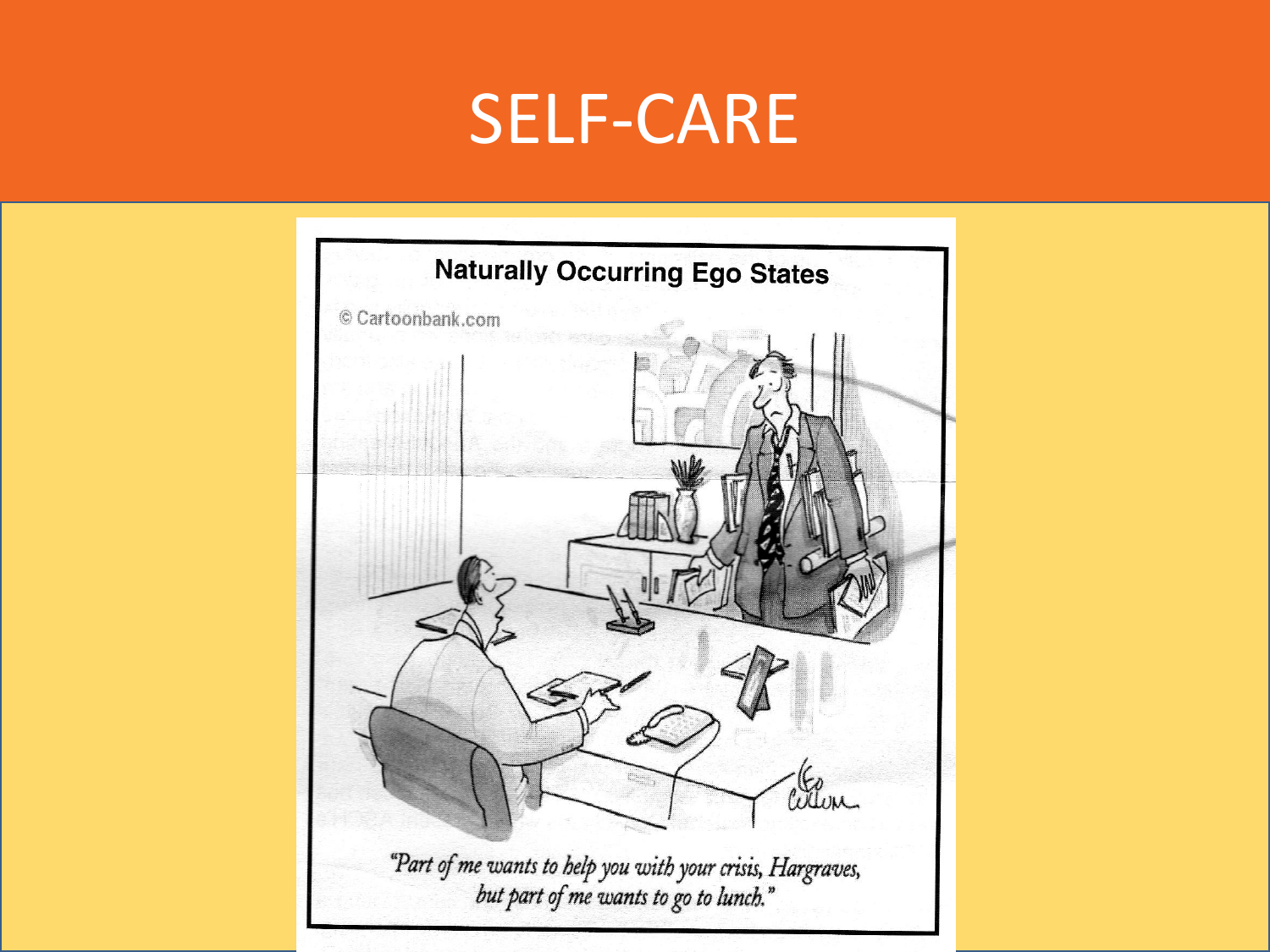# •What is 'self-care'?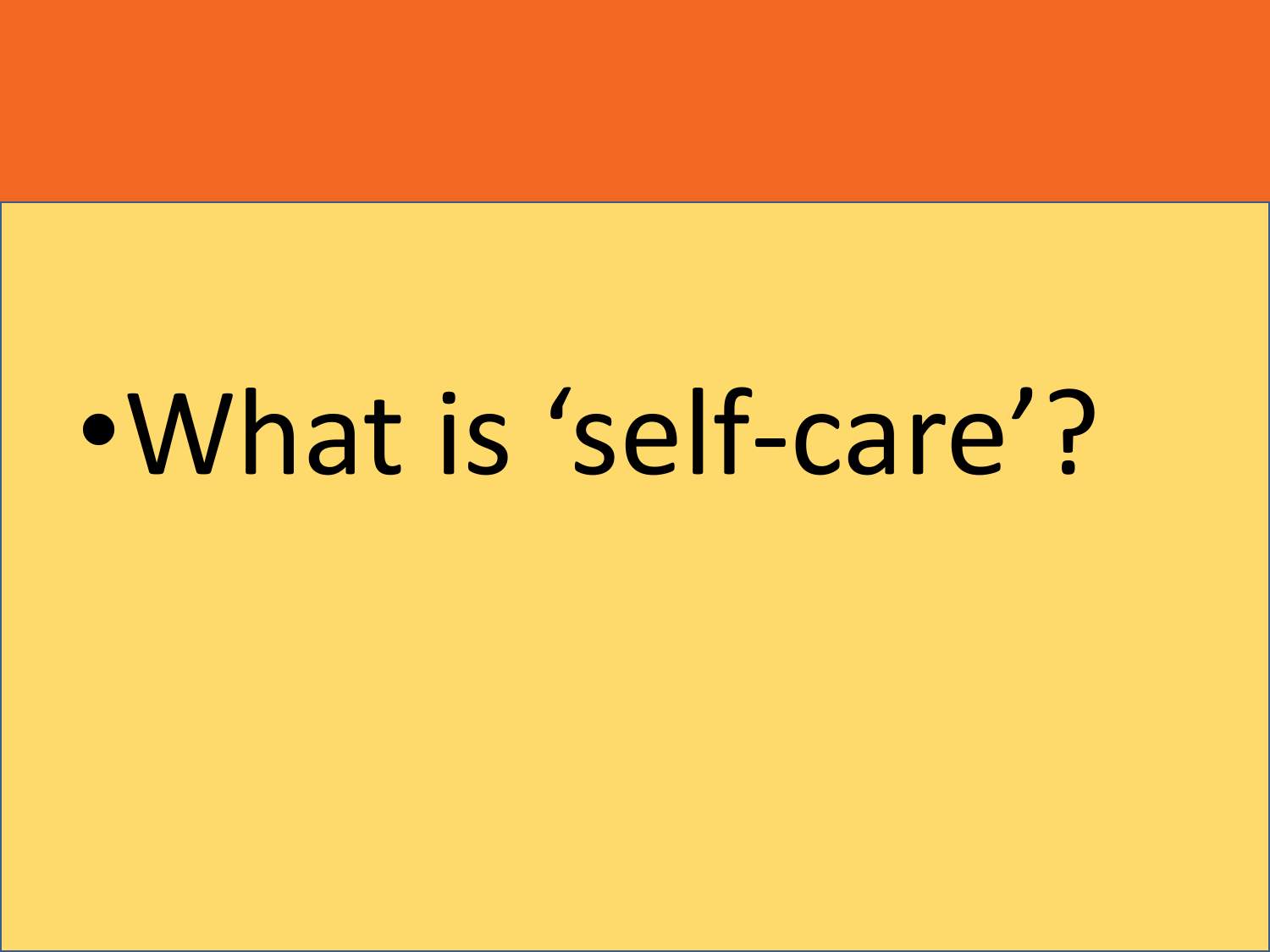# Shannon's self care

- Have a clear job description, and stick with it.
- Get clear expectations from supervisor, including understanding definition of 'success' and 'failure' for the job
- Go home at a reasonable hour.
- Rarely work from home.
- Give family and friends my full attention when with them.